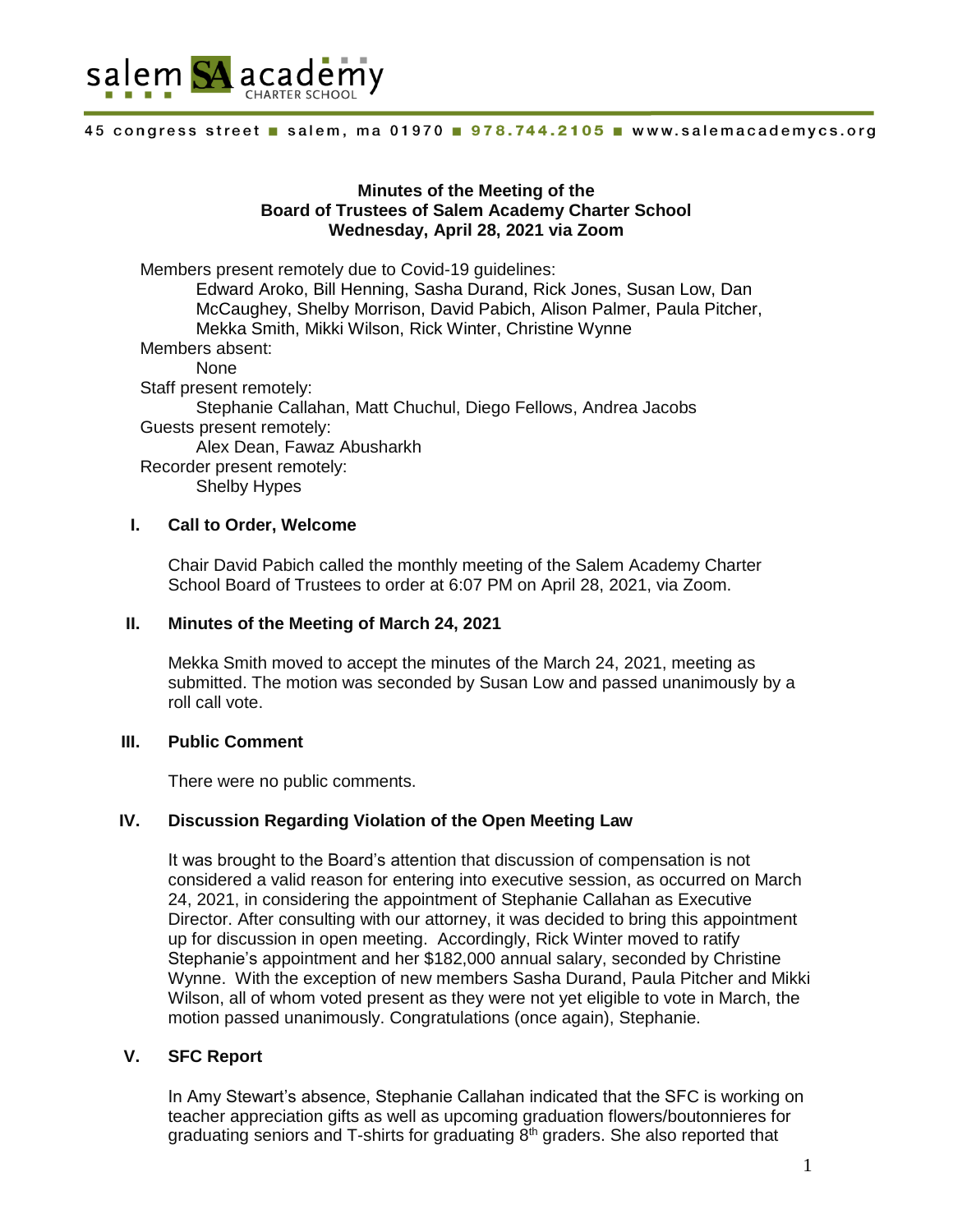

Massiel Garcia will be taking over as SFC Treasurer next fall. Last, Matt Chuchul and Drea Jacobs will be doing a presentation for  $8<sup>th</sup>$  grade families about high school at Salem Academy.

## **VI. Principals' Report**

At both Lower School and Upper School levels, the focus this month has been on the reopening of the school and the transition from remote learning it represents for everyone.

Matt Chuchul reported that Monday. April 26<sup>th</sup> was dedicated to reorientation, Tuesday to testing the regular schedule, but remotely, to ensure proper operation for our live streamers, and today (Wednesday, April 28<sup>th</sup>) to the first time in 412 days that students have physically been in school. We welcomed 152 Lower School students with tremendous excitement, and Matt was pleased to report that everything went smoothly, including lunch in the gym. Choice blocks and SEL are also taking place on campus.

Matt paid tribute to the student spirit that has produced a trivia contest, the movie/play The Pauper Princess, and athletic teams that are in playoffs, winning championships, etc. Most of all, things we once took for granted, i.e., simply coming to school, are now truly cause for celebration.

Drea Jacobs's Upper School report echoed this sense of excitement, energy and celebration. At the same time, no one is forgetting our primary job is to make sure the learning process runs smoothly and effectively for all. We will be checking in with remote learners, who will now be online for longer periods every day, and we are continuing to follow grades closely, providing interventions as needed.

In response to a question from Dave Pabich, Drea indicated that our early attention to tracking performance and the need for credit recovery appears to be paying off. We are working with Edgenuity's online platform intervention block, bucketing performance outliers and communicating with families. We are paying special attention to our 11<sup>th</sup> graders, only half of whom have opted for in-school learning. We do recognize that some students for whom remote learning has worked well have opted to continue online. Also, with SATs and AP tests, this is a heavy load.

## **VII. Executive Director's Report**

Stephanie Callahan's report also began on the high note of how good it is, after more than a year, to see kids in school and for them to actually see their teachers in person.

She called attention to Salem Academy's extracurricular life, especially school athletics. Our flag football team won the charter school league championship. We are the only charter school to field varsity baseball and football teams in the MIAA league. She thanked Athletic Director Drew Betts for his hard work and the growing number of sports opportunities we now provide. This is particularly important as the lack of athletics used to be a common reason for students to choose a different high school.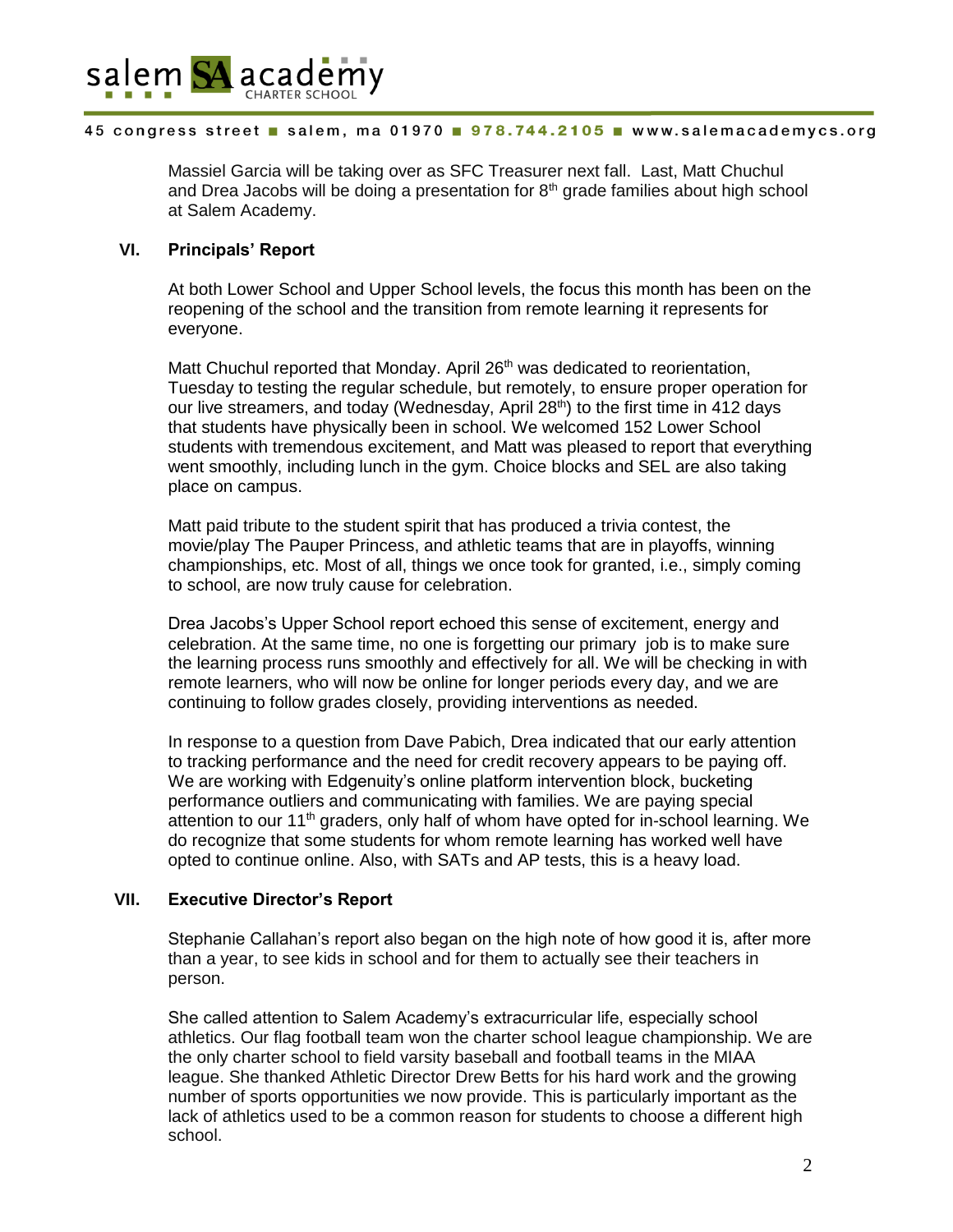

Turning to other aspects of school reopening, Stephanie reported that 90 percent of students participated in pre-opening testing. Pool testing will continue, funded by the state and taking place at lunch every Monday. Lunch will continue to be free throughout the 2021-2022 school year. Free breakfast is also available to anyone who wants it.

In regard to hiring, we are relieved and excited to have Will Carter on board this early as our 2021-2022 Lower School principal. He was a popular choice among the student panelists, who did an excellent job of interviewing candidates. Onboarding will heat up in July as we fill vacancies created in many cases by family moves. Hiring letters are out to current faculty members.

In response to Sasha Durand's question about the depth of the candidate pool, Stephanie said it varies by field. Typically, we have more candidates in art, music and the humanities than we do in math and science, where we are competing with industry. We also usually hire two teachers from Teach For America.

Stephanie indicated Onward is now reaching out to trustee with surveys and some one-on-one interviews as part of their data discovery phase.

The last subject of her report was amending this year's June calendar and approving the 2021-2022 school calendar. Due to the pandemic, student learning time requirements for the 2020-2021 school year were modified by the State and are now 170 days (935 hours) for secondary schools. We will meet this requirement and still be able to end school on Thursday, June 24, allowing an extra professional day on Friday to wrap up and plan for the summer and fall. This will shift Eighth Grade graduation to June 23 and the June Board meeting to June 16. Accordingly, Shelby Morrison moved to amend the current calendar to make June  $24<sup>th</sup>$  the last day of school, seconded by Mikki Wilson. The motion passed unanimously via roll call vote.

The calendar for the upcoming school year features 187 instructional days, approved by DESE. Two additional half days for professional development will be scheduled once MCAS dates are available. This calendar begins later in August than in the past to give teachers a full three weeks off in August, allow the operations staff more prep time and provide a needed break between the summer session and the new academic year. Bill Henning moved to accept the proposed calendar, seconded by Christine Wynne. The motion passed unanimously via roll call vote.

### **VIII. Committee Reports**

### **A. Governance Committee Report**

The Committee did not meet in April but is continuing to work on developing an emergency planning policy. Additionally, we need to be identifying potential Board members, particularly with construction/facilities and development experience, as David Pabich, Rick Jones and Christine Wynne leave the Board at the end of this year. Another concern is that Christine's and Dave's departure mean Rick Winter will be the only parent on the Board.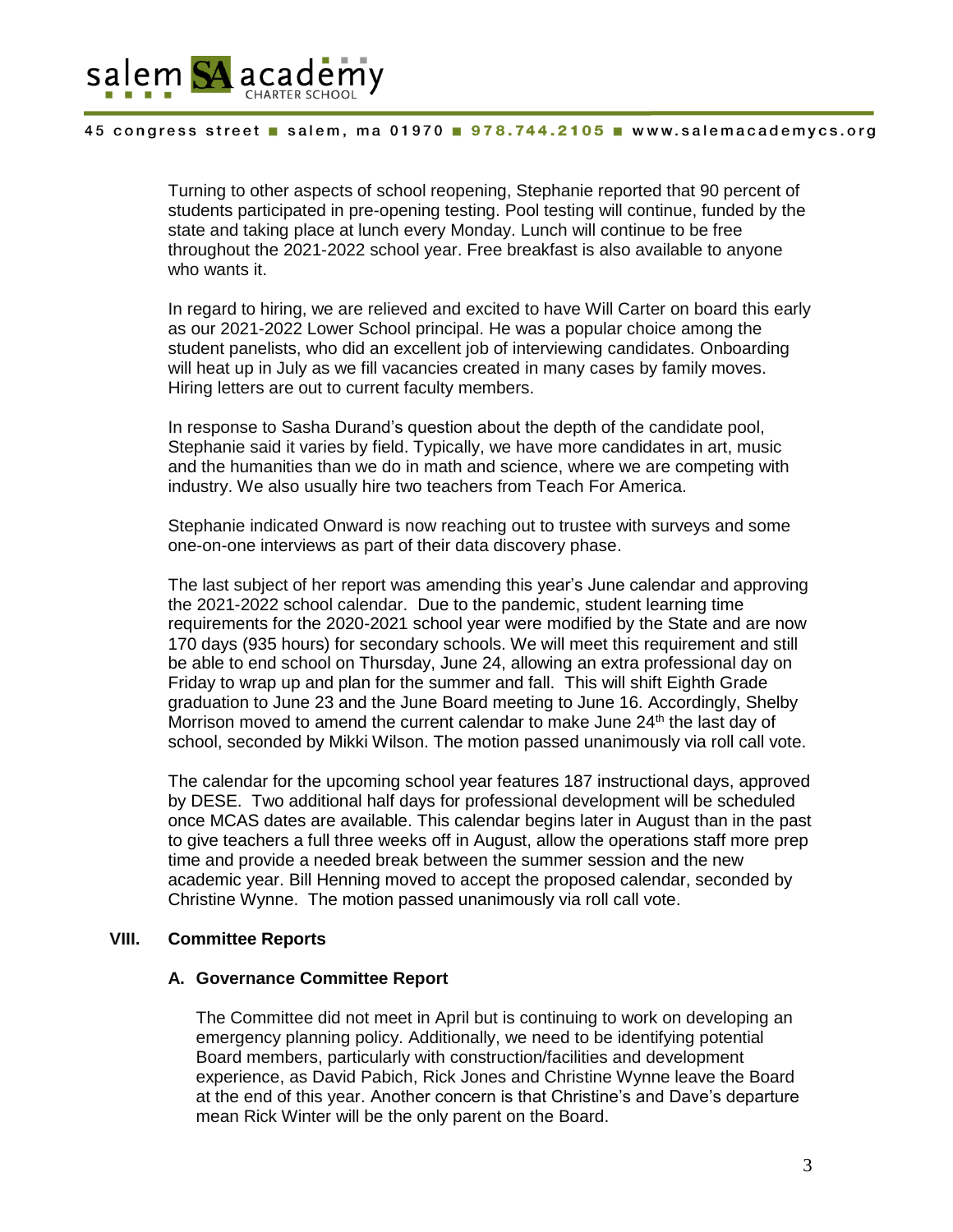

### **B. Education Committee Report**

Dan McCaughey reported that this Committee did not meet in April but is gratified to hear the excitement surrounding the school reopening.

### **C. Development Committee Report**

By contrast, the Development Committee has been meeting frequently in preparation for the Reach for College Gala, being held virtually Friday, May 7<sup>th</sup>. Christine Wynne reported that many people have been pivotal in helping to meet the Gala's \$25,00 goal. We have raised about \$15,000 and have \$6,500 in pledges. As these numbers suggest, fundraising is doing well, thanks to both individuals and businesses that have been generous in giving time and leadership as well as dollars.

Alison Palmer has been focused on an alumni giving challenge, hoping to get every class since 2009 to raise at least \$100. Encouraging alumni to give back, even while still in school, is important, regardless of the amount given.

Bill Henning called attention to the matching gifts and the involvement of the Foundation.

### D. **Facilities Committee Report**

Dave Pabich reported on recent meetings with Prime. They are taking our request for assistance with HVAC remediation seriously, and we hope to come to an agreement.

We have also begun to explore our longer-term relationship. Both Prime and Salem Academy are looking ahead. Prime shared some of their preliminary thinking about the park and their plans. They are more forthcoming now that they have settled into their ownership of the park and seem eager to work with us.

We, in turn, need to know whether there will be a place for us here in 10 years. The "live/work/play" scenario they are developing would be a good one for our families, faculty and staff. Sasha Durand asked when they are likely to finalize their plans, and Dave suggested they could be going to the Salem Planning Board before the end of the year. He stressed that is a strategic process for both of us, one that of necessity will proceed hand in hand as both organizations think about their future. Bill Henning reminded us that we don't want to lose sight of our owner occupancy goal (vs. long-term lease).

### **E. Finance Committee Report**

The Finance Committee is continuing to work on the budget for the upcoming fiscal year and will present it to the Board in June. This is a fluid process, as Shelby Morrison said, given updates from the State occur on an ongoing basis. We are encouraged that tuition numbers look good. Our monthly financial dashboard is positive and stable.